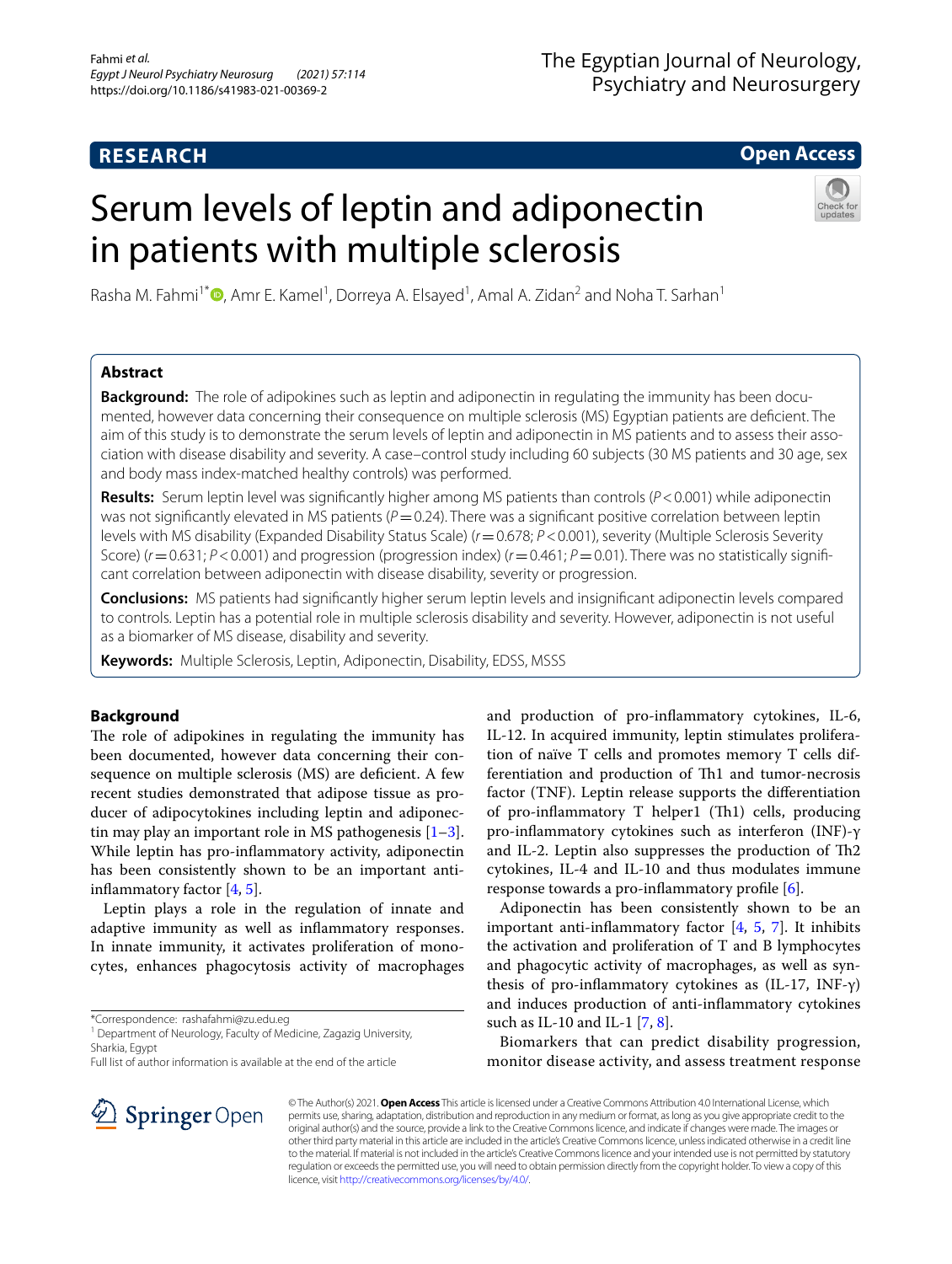are integral in assessment regarding MS treatment [[9](#page-5-7)]. Only a few biomarkers are available in MS clinical practice. The aim of our study is to demonstrate the levels of leptin and adiponectin in MS patients and to assess their association with disease disability and severity.

# **Methods**

The case–control study included a total of 60 subjects; 30 MS patients and 30 age, sex and body mass indexmatched healthy volunteers as controls. MS patients with clinically defnite multiple sclerosis were recruited from the department and outpatients MS clinic of Neurology Department from February 2018 to July 2019. The research protocol was approved by the Ethical Committee (ZU-IRB# 4164/22-11-2017). Written informed consent was obtained from all patients or written assent from a relative.

We included MS patients fulflling the 2017 Mac-Donald's criteria [\[10\]](#page-5-8). All types of MS were included and patients were taken during relapse and in remission. Exclusion criteria were as follows: age less than 18 years, patients receiving steroids in the past 30 days, suspected evidence for infammatory or degenerative disorders of the central and peripheral nervous system, clinically isolated syndrome (CIS) patients, history of cardiovascular disease, hypertension, diabetes mellitus type I and II patients and current smoking, hepatic or renal patients, malignancy and acute or chronic infection, history of antipsychotics, carbamazepine, valproate and Vitamin D supplement or Omega 3 fatty acids intake, as they may afect serum leptin and adiponectin levels.

Thirty age, sex and body mass index (BMI)-matched healthy volunteers as controls were recruited from other clinics of the hospitals. Control group was subjected to same exclusion criteria.

The demographic and clinical characteristics as well as the BMIs for all participants were recorded. Every patient underwent extensive detailed medical and neurological history taking including MS disease onset and disease duration. Calculation of annual relapse rate (ARR) was done using the formula:  $ARR = number of$ relapse/duration of disease. Disability evaluation was performed according to Expanded Disability Status Scale (EDSS) [\[11](#page-5-9)]. Severity was assessed using Multiple Sclerosis Severity Score (MSSS), which is an algorithm that relates EDSS scores to distribution of disability in patients with comparable disease duration [\[12](#page-5-10)]. Disease progression was assessed by progression index (PI). The PI was defned as the current EDSS score divided by disease duration expressed in years [\[12](#page-5-10)].

# **Laboratory investigations**

Complete blood count (CBC), liver function tests (LFT), kidney function tests (KFT), random blood glucose (RBG) and lipid profles including total cholesterol, triglycerides, high-density lipoprotein (HDL), low-density lipoprotein (LDL), erythrocyte sedimentation rate (ESR), and C-reactive protein (CRP).

Measurement of serum leptin and adiponectin concentrations was done using enzyme linked immune-sorbent assay (ELISA) technique kit (INOVA, No. 18 Keyuan Road, DaXing Industry Zone, Beijing, China). Venous blood samples of patients were obtained before administration of steroids. After collection of blood sample from all subjects, it was allowed to clot at room temperature for 20 min then blood containing tubes were centrifuged for 15 min at 2000–3000 rpm. Serum was separated from the blood, aliquoted, and stored at -20∘C until use.

## **Radiological investigations**

Magnetic resonance imaging (MRI) of brain and/or spinal cord was done at the time of recruitment to all patients. A standardized protocol of MRI comprising T2-weighted, fuid-attenuated inversion recovery (FLAIR), pregadolinium and postgadolinium (Gd) enhancing T1 images were obtained using 1.5 Tesla superconducting MR imager (Achieva, Philips Medical System).

## **Statistical analysis**

Data were analyzed using Statistical Package for the Social Sciences (SPSS version 20.0) software for analysis. Quantitative variables were expressed as mean $\pm$ standard deviation (SD), whereas qualitative variables were expressed as frequencies and percentages. The following tests were used to test diferences for signifcance. Diference and association of qualitative variable by Chi-square test  $(\chi^2)$  or Fisher exact test as deemed appropriate. Differences between quantitative independent groups were done using Student's t test, and multiple by ANOVA or Kruskal–Wallis. Pearson's correlation was performed to examine the association between leptin and adiponectin with continuous independent variables. *P* value was set at  $\leq$  0.05 for significant results.

# **Results**

Sixty subjects, 30 patients (21 female and 9 male) and 30 controls (20 female and 10 male) were included in this study. Their mean age  $(\pm SD)$  was  $31.03 \pm 6.31$  for MS patients and  $31.4 \pm 7.5$  for controls. There were 24 patients (80%) diagnosed as RRMS, 3 patients (10%) had a diagnosis of SPMS and 3 patients (10%) were PPMS. With regard to the type of treatment, 12 (40%) patients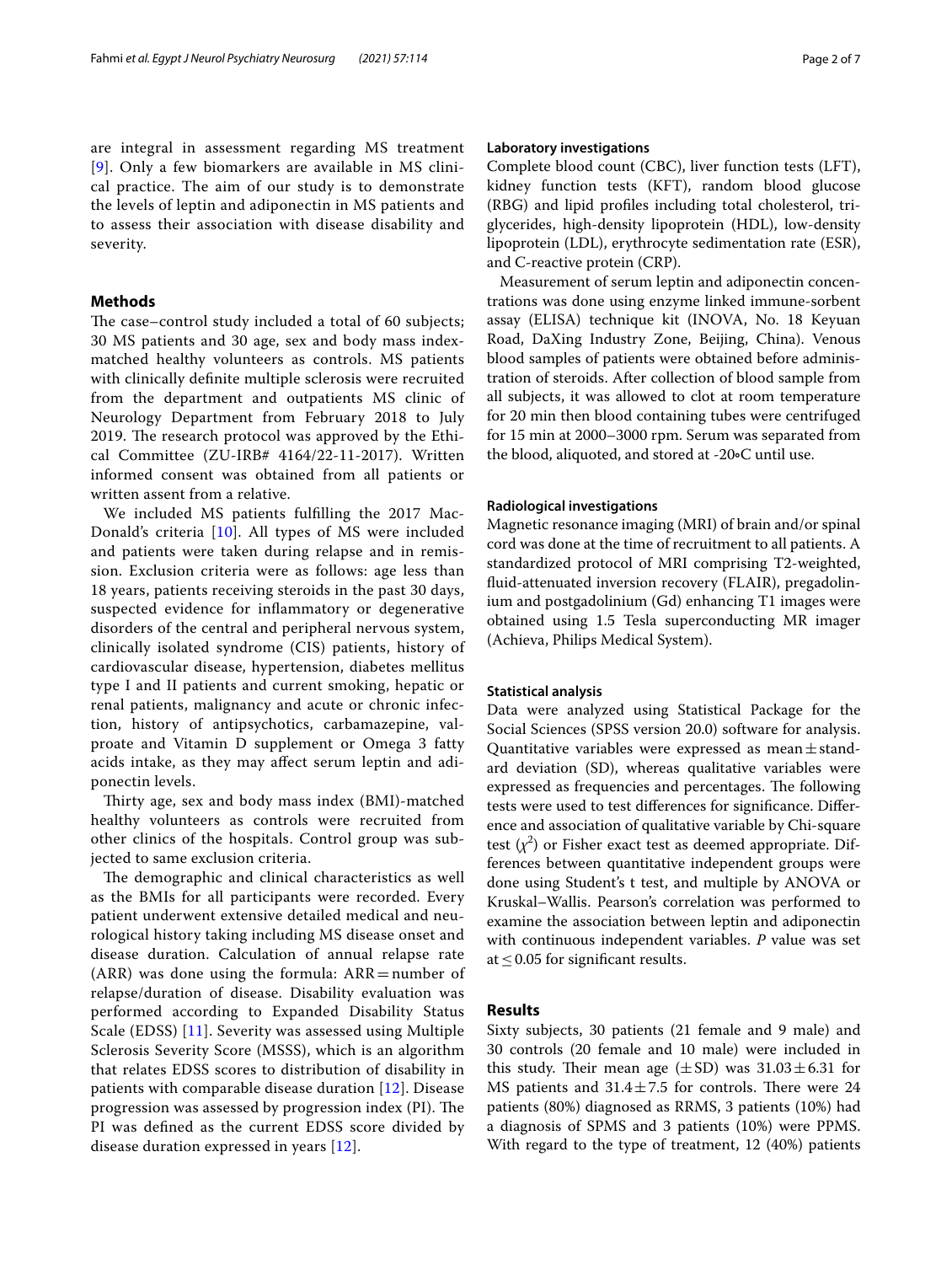were treatment naïve, 15 patients (50%) received interferon beta 1a, two patients (6.7%) received fngolimod and only one (3.3%) patient received cyclophosphamide.

Data showed that there was no statistical signifcant diference between MS patients and controls with regard to age, sex, and BMI. Demographic data and clinical characteristic of MS patients and controls are summa-rized in Table [1](#page-2-0) including age, sex, type of MS, age of onset, disease duration, disease activity, disability, severity and progression index of MS. There was statistically signifcant diference with regard to leptin level between MS patients and controls. However, there was no signifcant diference in serum adiponectin levels between MS patients and controls (Table [1\)](#page-2-0).

With regard to diferent types of MS, serum leptin levels were signifcantly higher in SPMS than other types. However, there was no signifcant diference in serum adiponectin levels among diferent types of MS (Table [2\)](#page-2-1).

Higher serum leptin and adiponectin levels were observed in females MS patients but without statistical significance. There was no statistically significant difference in serum levels of leptin and adiponectin between patients in remission and in relapse. Moreover, there was no signifcant diference with regard to either low or high ARR or treatment for leptin and adiponectin levels (Table [3](#page-3-0)).

<span id="page-2-1"></span>

|     | Table 2 Serum leptin and adiponectin levels in different types of |
|-----|-------------------------------------------------------------------|
| MS. |                                                                   |

| MS type     | Leptin (pg/ml) Mean $\pm$ SD | Adiponectin<br>(nq/ml)<br>$Mean + SD$ |
|-------------|------------------------------|---------------------------------------|
| <b>RRMS</b> | 11,135.08 ± 6453.45          | $4335 + 1411$                         |
| <b>SPMS</b> | 30,257.69 ± 14,434.56 *      | $4862 + 765$                          |
| PPMS        | 30.301.28 ± 12.708.60        | $4063 + 187$                          |
| F           | 13.99                        | 0.29                                  |
| P           | $< 0.001*$                   | 0.74                                  |

*RRMS* relapsing remitting MS, *SPMS* secondary progressive MS, *PPMS* primary progressive MS, *SD* standard deviation, *F* analysis of variance (ANOVA), \*Signifcant

There was statistically significant positive correlation with regard to serum leptin levels with MS disability (EDSS), severity (MSSS) and progression (PI). Moreover, a signifcant positive correlation was found between serum leptin and cholesterol, LDL as well as TGL. There was a signifcant negative correlation between serum leptin levels with disease onset and HDL (Table [4\)](#page-3-1).

With regard to adiponectin, there was no signifcant correlation between adiponectin with disease onset, disease disability (EDSS), severity (MSSS) and progression (PI). However, there was signifcant positive correlation

<span id="page-2-0"></span>

| <b>Table 1</b> Demographic and clinical data of the MS patients and controls |  |
|------------------------------------------------------------------------------|--|
|------------------------------------------------------------------------------|--|

|                                           | MS patients ( $N = 30$ ) | Controls $(N=30)$     | <b>Test of significance</b> | P          |
|-------------------------------------------|--------------------------|-----------------------|-----------------------------|------------|
| Age (years): Mean $\pm$ SD                | $31.03 \pm 6.31$         | $31.4 \pm 7.5$        | 0.36                        | 0.71       |
| Gender: N (%)                             |                          |                       | 0.08                        | 0.78       |
| Male                                      | $9(30\%)$                | 10 (33.3%)            |                             |            |
| Female                                    | 21 (70%)                 | 20 (66.7%)            |                             |            |
| BMI (kg/m <sup>2</sup> ) Mean $\pm$ SD    | $28.4 \pm 7.2$           | $26.7 \pm 6.5$        | 0.95                        | 0.5        |
| Serum leptin (pg/ml) Mean $\pm$ SD        | 14,963.96 ± 10,917.97    | 6389.61 $\pm$ 3473.51 | 20.7                        | $< 0.001*$ |
| Serum adiponectin (ng/ml) Mean $\pm$ SD   | $4352 \pm 1275$          | 3995 ± 1088           | 1.17                        | 0.24       |
| MS types: N (%)                           |                          |                       |                             |            |
| <b>RRMS</b>                               | 24 (80.0%)               | <b>NA</b>             |                             |            |
| <b>SPMS</b>                               | 3(10%)                   |                       |                             |            |
| PPMS                                      | $3(10\%)$                |                       |                             |            |
| Patients in relapse N (%)                 | 12 (40%)                 | <b>NA</b>             |                             |            |
| Onset of disease (years): Mean $\pm$ SD   | $27 + 7.6$               | <b>NA</b>             |                             |            |
| Duration of disease (years) Mean $\pm$ SD | $3.7 \pm 3.5$            | <b>NA</b>             |                             |            |
| Total relapse number Mean $\pm$ SD        | $3.23 \pm 1.63$          | <b>NA</b>             |                             |            |
| ARR: Mean $\pm$ SD                        | $1.08 \pm 0.89$          | <b>NA</b>             |                             |            |
| EDSS: Mean $\pm$ SD                       | $2.17 \pm 1.87$          | <b>NA</b>             |                             |            |
| $MSSS: Mean \pm SD$                       | $3.84 \pm 2.6$           | <b>NA</b>             |                             |            |
| $Pl:$ mean $\pm$ SD                       | $0.83 \pm 0.9$           | <b>NA</b>             |                             |            |

*MS* multiple sclerosis, *RRMS* relapsing remitting MS, *SPMS* secondary progressive MS, *PPMS* primary progressive MS, *SD* standard deviation, *EDSS* Expanded Disability Score, *MSSS* Multiple Sclerosis Severity Score, *PI* progression index, *NA* not applicable, \*Signifcant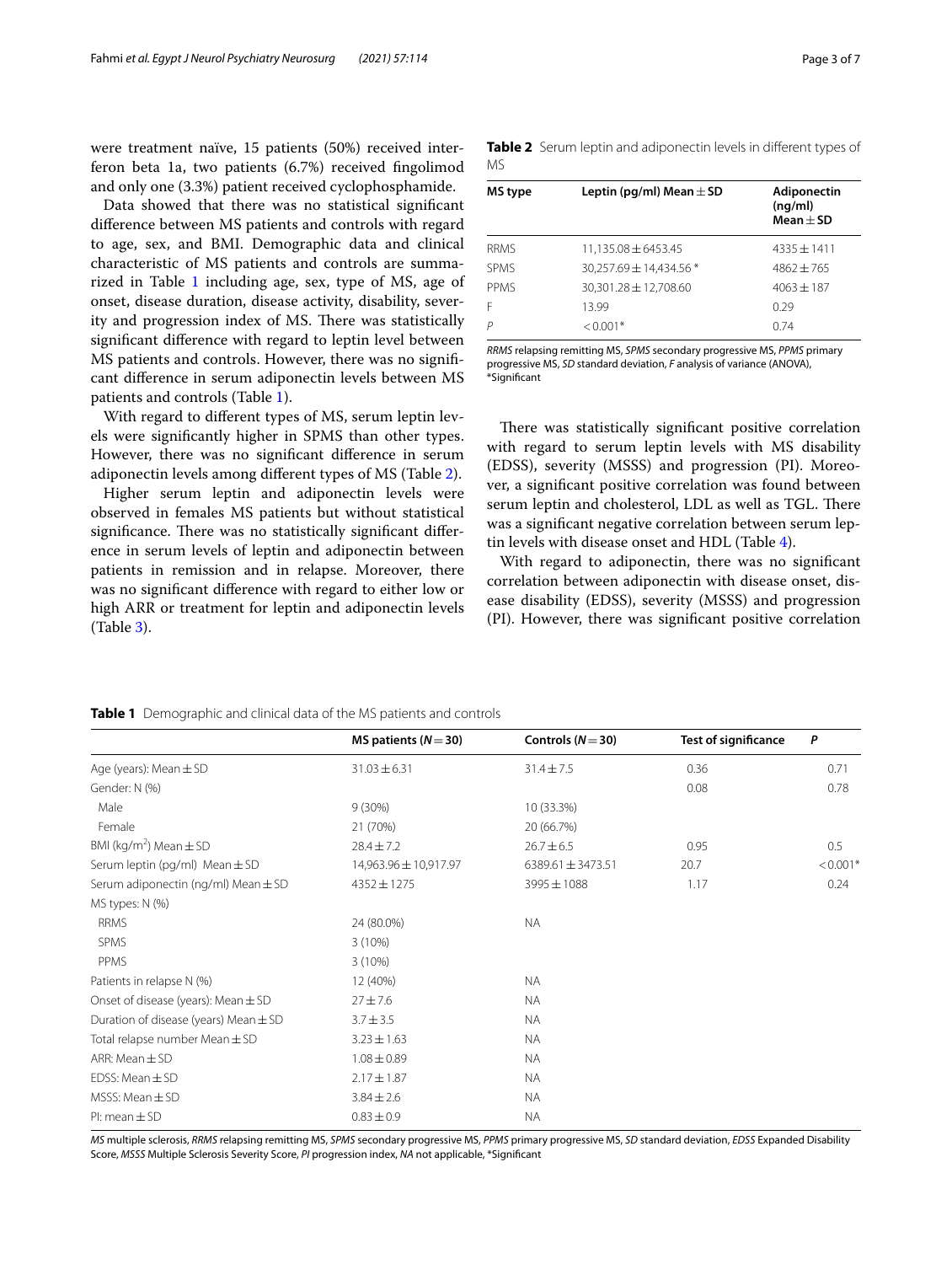| <b>Parameters</b> | Leptin (pg/ml)         |                      |                     | Adiponectin (ng/ml)   |        |       |  |
|-------------------|------------------------|----------------------|---------------------|-----------------------|--------|-------|--|
|                   | $Mean + SD$            | t-test               | P                   | Mean $\pm$ SD         | t-test | P     |  |
| Gender            |                        |                      |                     |                       |        |       |  |
| Male              | $12,558.4 \pm 9061.6$  | 0.193                | 0.064               | $4324.8 \pm 1224.3$   | 0.437  | 0.669 |  |
| Female            | 20,576.89 ± 13,273.8   | $4560.25 \pm 1404.8$ |                     |                       |        |       |  |
| Remission         | 15,977.6 ± 12,234.2    | 0.463                | 0.648               | $4264.2 \pm 954.9$    | 0.542  | 0.592 |  |
| Relapse           | 14,077 ± 9946.9        | $4510.36 \pm 1501.3$ |                     |                       |        |       |  |
| <b>ARR</b>        |                        |                      |                     |                       |        |       |  |
| >1                | $16,417.64 \pm 11,689$ | 1.015                | 0.32                | $4517.7 \pm 1290.43$  | 0.699  | 0.492 |  |
| <1                | $12,453.1 \pm 9423.2$  |                      | $4184.3 \pm 1239.6$ |                       |        |       |  |
| Treatment         |                        |                      |                     |                       |        |       |  |
| No                | 18,140.7 ± 13,017.6    | 0.201                | 0.051               | $4083.5.5 + 1218.1$   | 0.83   | 0.415 |  |
| Yes               | 10,198.8 ± 3329.75     |                      |                     | $4463.35 \pm 1171.65$ |        |       |  |

<span id="page-3-0"></span>**Table 3** Diference between serum leptin and adiponectin levels with regard to parameters

*ARR* annual relapse rate

<span id="page-3-1"></span>**Table 4** Correlation between serum leptin levels and adiponectin with parameters

| Parameter                | Leptin (pg/ml) |            | Adiponectin (ng/<br>ml) |            |
|--------------------------|----------------|------------|-------------------------|------------|
|                          | r              | Ρ          | r                       | Ρ          |
| <b>MSSS</b>              | 0.631          | $< 0.001*$ | 0.09                    | > 0.05     |
| <b>EDSS</b>              | 0.678          | $< 0.001*$ | 0.03                    | > 0.05     |
| PI                       | 0.461          | $< 0.01*$  | 0.22                    | > 0.05     |
| Disease duration (years) | 0.113          | 0.552      | $-0.16$                 | > 0.05     |
| Disease onset (years)    | $-0.53$        | $< 0.001*$ | 0.03                    | > 0.05     |
| ARR                      | 0.15           | 0.428      | 0.198                   | < 0.05     |
| BMI ( $kg/m2$ )          | 0.206          | 0.275      | 0.13                    | > 0.05     |
| Systolic BL. Pr          | 0.315          | 0.09       | 0.23                    | > 0.05     |
| Blood glucose            | 0.1            | 0.957      | 0.36                    | $< 0.001*$ |
| Cholesterol (mg/dl)      | 0.394          | $0.031*$   | 0.06                    | > 0.05     |
| TGL (mg/dl)              | 0.4            | $0.028*$   | 0.07                    | > 0.05     |
| LDL (mg/dl)              | 0.425          | $0.019*$   | 0.029                   | > 0.05     |
| HDL (mg/dl)              | 0.395          | $0.031*$   | 0.05                    | > 0.05     |

*EDSS* Expanded Disability Score, *MSSS* Multiple Sclerosis Severity Score, *PI* progression index, *r* correlation coefficient, *BMI* body mass index, *TGL* triglycerides, *LDL* low-density lipoprotein, *HDL* high-density lipoprotein, *ARR* annual relapse rate, \*Signifcant

between adiponectin levels and blood glucose level (Table [4](#page-3-1)).

# **Discussion**

Our study demonstrated that MS patients had statistically signifcant increase of serum leptin levels compared to control. These finding was supported by the results of a meta-analysis including nine studies from different countries and regions  $[13]$  $[13]$  $[13]$ . The incorporated analysis showed that patients with MS had signifcantly higher levels of leptin when compared with healthy controls indicating that increased leptin levels may be a factor related to MS. Hietaharju et al. [[14\]](#page-5-12) investigated the levels of leptin in the serum and CSF of twins being discordant for MS. They found no difference in the levels of serum leptin between twins with MS and their healthy co-twins. However, higher concentrations of adipocytokines were observed in the CSF of twins with MS, suggesting an in situ synthesis of leptin within the central nervous system and/or an increased transport of leptin through blood–brain barrier subsequent to high systemic levels.

In this study, there was no statistically signifcant difference between serum adiponectin levels in patients and controls. Previous results of adiponectin were conficting as some studies reported enhanced levels of serum adiponectin in MS patients [\[14](#page-5-12), [15](#page-5-13)], other studies observed low levels of adiponectin in MS [[2,](#page-5-14) [16\]](#page-5-15). Unaltered level of adiponectin has also been reported in MS [[17](#page-5-16)]. Previous studies suggested that adiponectin might potentially serve as a biomarker in both the pathogenesis and progression of MS  $[18, 19]$  $[18, 19]$  $[18, 19]$  $[18, 19]$  $[18, 19]$ . This discrepancy is probably due to the small number of patients or the recruitment of patients on steroids management [\[2\]](#page-5-14) and disease-modifying therapies (DMTs) [\[16](#page-5-15)].

Although there was a high level of serum leptin and adiponectin in females, this was not signifcant in our study. Our result is in agreement with Eftekhari et al. [[20](#page-6-1)] who found that leptin in females was insignificantly higher than in males. Other studies found that leptin was significantly higher in females  $[21-23]$  $[21-23]$ . The gender dimorphism in leptin levels (higher in females) is well established in normal subjects and has also been previously observed in MS patients [[24,](#page-6-4) [25\]](#page-6-5).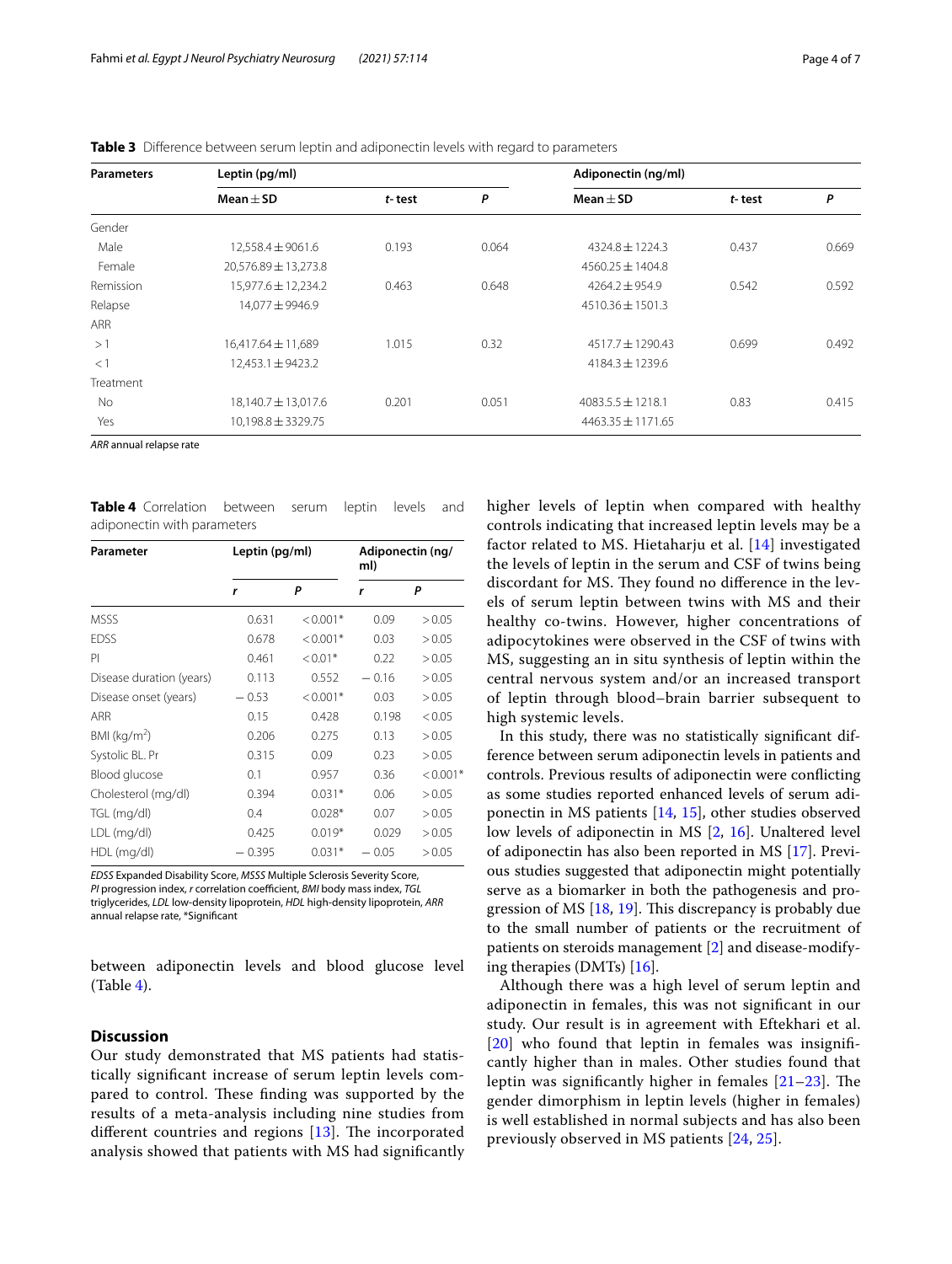In this study, a signifcant elevation in serum leptin levels was found in SPMS compared to other types of MS. This is in agreement with the result of Messina et al.  $[26]$  $[26]$ , they reported that the diference between SPMS and healthy controls remained statistically signifcant even after controlling for BMI, but the diference between RRMS and controls was no longer statistically signifcant. A possible explanation could be due to a correlation between leptin levels and adipose tissue mass at the beginning of disease, but with disease progression and age the increased levels of leptin are no longer dependent on adipose tissue and may be produced by other cells including monocytes [[27\]](#page-6-7).

With regard to adiponectin, in agreement with Signoriello et al. [[19](#page-6-0)] we found no signifcant diference in serum adiponectin levels in diferent types of MS. Natarajan et al. [[5\]](#page-5-3) conducted a 2 year prospective follow-up study and assessed diferent types of adipokines including leptin and adiponectin in diferent types of MS and estimated no signifcant diference in leptin and adiponectin levels in diferent MS types. However, other studies observed lower adiponectin in RRMS [[2\]](#page-5-14) and benign MS patients [[18\]](#page-5-17).

In agreement with Wu et al. [[28](#page-6-8)] and Wannamethee et al. [\[29](#page-6-9)], we found that serum leptin levels were inversely correlated with HDL. In contrast, other studies reported no correlation between serum leptin levels and HDL [[30](#page-6-10), [31\]](#page-6-11). This significant correlation could underline the role of disturbed lipid profle in immune dysfunction or it could be a result of myelin damage. Further studies with larger number of patients are needed to establish this association.

With regard to disease onset, we found strong negative correlation between serum leptin levels and disease onset. This is in agreement with Biström et al.  $[32]$  $[32]$  $[32]$ ; they stated that high leptin concentration was associated with elevated MS risk among patients younger than 20 years. No signifcant correlation was found between serum leptin levels and disease duration in this study and this is in agreement with the results of previous studies [\[25](#page-6-5), [33](#page-6-13), [34\]](#page-6-14).

In the present study, serum levels of leptin and adiponectin were insignifcantly diferent among patients in remission or relapses. Although data about this point are limited, Kvistad et al. [[35\]](#page-6-15) reported no diference between MS patients with and without relapses in baseline serum leptin and adiponectin. However, previous studies observed that serum leptin levels increased several weeks before relapse and declined in the clinically active phase of the disease [\[33](#page-6-13)] or reported higher levels during remission [\[21](#page-6-2), [34\]](#page-6-14). Moreover, our results revealed no signifcant correlation between serum leptin and adiponectin levels with ARR, and this is in agreement with other studies observed no signifcant correlation between baseline leptin levels and ARR [\[35](#page-6-15), [36](#page-6-16)].

With regard to disability, in agreement with Lanzillo et al. [[36\]](#page-6-16) this study demonstrated a statistically significant correlation between serum leptin levels and disease disability (EDSS). Natarajan et al. [\[5](#page-5-3)] found a positive correlation between the baseline level of leptin and EDSS scores and such associations were also observed after adjusting for combination of age, gender, and disease subtype. In contrast, other studies didn't fnd correlation between leptin levels and EDSS score [\[22](#page-6-17), [25,](#page-6-5) [33,](#page-6-13) [35](#page-6-15)]. This discrepancy in results may be due to different inclusion criteria of diferent MS type, study design and laboratory measurements.

In concordance with Kvistad et al. [[35](#page-6-15)], we found no correlation between serum adiponectin levels and EDSS score at baseline. Also, they found that there was no difference in serum levels between patients with EDSS progression and those without progression throughout the study [[35](#page-6-15)]. Other studies were in agreement with our fndings and reported no correlation between EDSS score and serum adiponectin [\[5](#page-5-3), [19,](#page-6-0) [22](#page-6-17), [25,](#page-6-5) [33,](#page-6-13) [34](#page-6-14)]. However, another study reported a signifcant positive correlation between serum adiponectin levels and EDSS [\[18](#page-5-17)].

With regard to MSSS, very few studies investigated the correlation between serum leptin levels and MSSS in multiple sclerosis patients which was statistically signifcant in our results. Kolić et al. [[23\]](#page-6-3) found no signifcant correlation between MSSS and plasma leptin levels but found signifcant correlation between LepR mRNA gene expression and MSSS. This contrast between our results may be due to diferent inclusion criteria as their patients were all under treatment while many of our patients were treatment naïve, also may be due to diferent blood sample types (serum/plasma). Regarding serum adiponectin levels, we found no signifcant correlation between adiponectin and MSSS or PI unlike Signoriello et al. [[19](#page-6-0)] who reported that higher levels of adiponectin at baseline was signifcantly correlated with worse prognosis.

This work could not reveal a correlation between either serum leptin or adiponectin and treatment. This is in agreement with Kvistad et al. [\[35](#page-6-15)] who stated that neither of the adipokines is useful as biomarkers for treatment-response. They did however find a difference in serum levels of the adipokines before and during IFNB treatment, refecting the anti-infammatory efect of the drug. In their study, levels of leptin were decreased and the levels of adiponectin were elevated during treatment in comparison to the treatment-naïve period, indicating a more favorable infammatory profle during treatment. Moreover, alteration in serum levels of adipokines was not associated with MS activity during treatment indicating that adipokines are not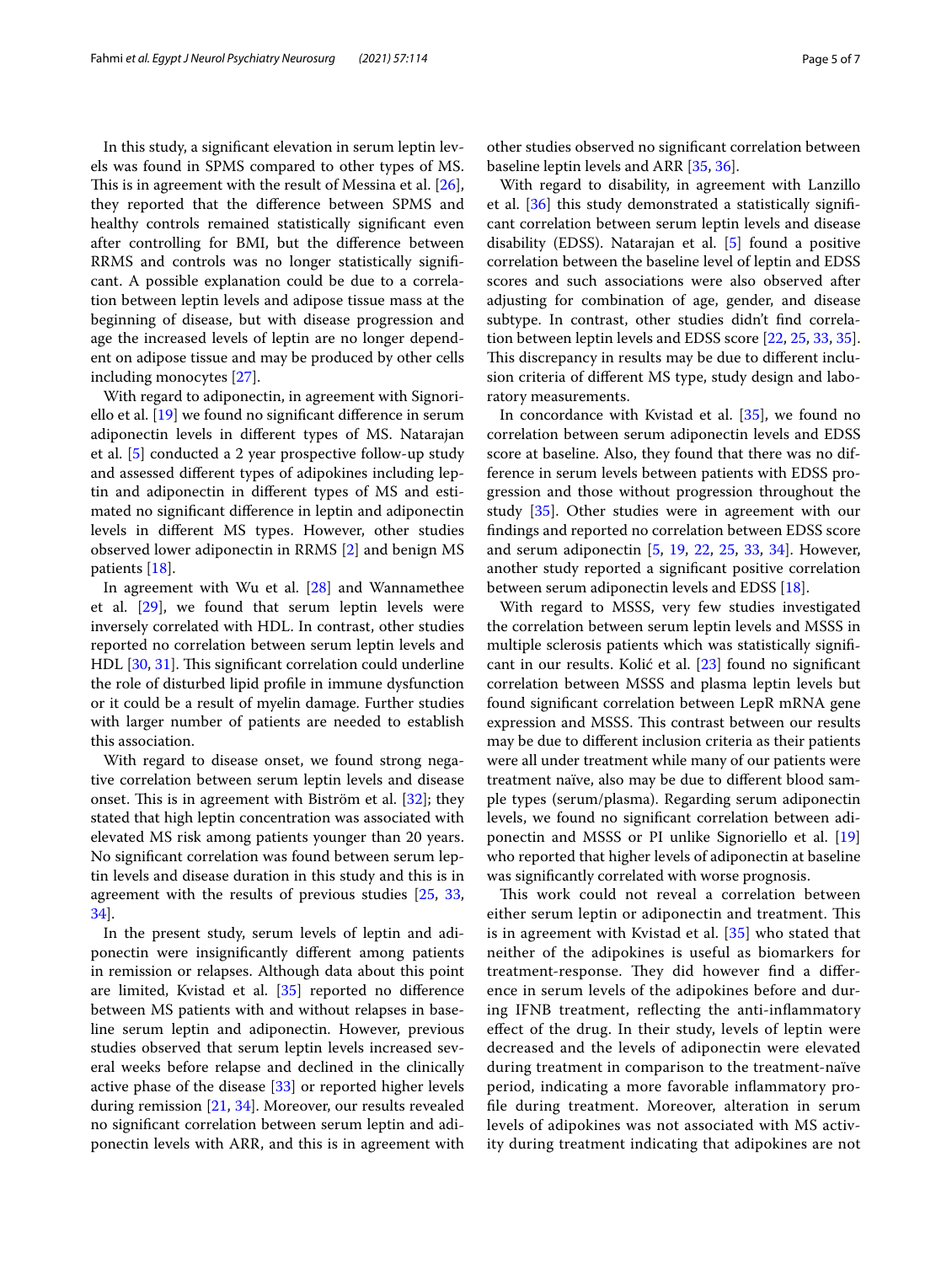beneficial biomarkers for treatment efficacy [[37\]](#page-6-18). Limitations of our study include being conducted at a single-center with a small sample size.

# **Conclusions**

Serum leptin level was signifcantly elevated in MS patients compared to controls. In addition, leptin levels were positively correlated with disease disability, severity and progression. This indicates that leptin has a role in multiple sclerosis disability and severity. However, there was no statistically signifcant diference between serum levels of adiponectin in patients and controls. As well as, serum adiponectin levels did not have a correlation with disease disability, severity, activity. Further studies with longitudinal large cohort of MS patients are needed to validate the results of this study and to assess the long-term prognosis in patients with elevated serum leptin levels. It would be benefcial to assess the efect of lowering leptin levels on disease course.

#### **Abbreviations**

MS: Multiple sclerosis; EDSS: Expanded Disability Status Scale; MSSS: Multiple Sclerosis Severity Score; PI: Progression index; IRB: Institutional Review Board; CIS: Clinically isolated syndrome; BMI: Body mass index; ARR: Annual relapse rate; CBC: Complete blood count; CRP: C-reactive protein; ESR: Erythrocyte sedimentation rate; HDL: High-density lipoprotein; ELISA: Enzyme-linked immune-sorbent assay; MRI: Magnetic resonance imaging; SD: Standard deviation; ANOVA: Analysis of variance; RRMS: Relapsing remitting MS; SPMS: Secondary progressive MS; PPMS: Primary progressive MS; DMTs: Diseasemodifying therapies.

#### **Acknowledgements**

Not applicable.

#### **Authors' contributions**

All authors were involved in crafting the study topic and design. RMF analyzed and interpreted the data, wrote, submitted, and prepared the fnal manuscript revision. DAE supervised clinical/laboratory work, interpreted results, and participated in manuscript drafting. NTS recruited the patients, carried out clinical/laboratory investigation, collected data and participated in manuscript drafting. AEK supervised clinical/laboratory work, interpreted results, and participated in manuscript drafting. All authors read and approved the fnal manuscript.

#### **Funding**

This study received no funding.

#### **Availability of data and materials**

The data results generated or analyzed during this study are included in this published article.

#### **Declarations**

#### **Ethics approval and consent to participate**

The study protocol was approved by the ethics committee of the faculty of Medicine, Zagazig University. The reference number is 4164/22-11-2017. The purpose of the study was explained, and an informed written consent was taken before taking any data or doing any investigations. The participants were informed that their participation was voluntary and that they could withdraw from the study at any time without consequences.

## **Consent for publication**

Is not applicable in this section.

#### **Competing interests**

The authors declare that they have no competing interests.

#### **Author details**

<sup>1</sup> Department of Neurology, Faculty of Medicine, Zagazig University, Sharkia, Egypt.<sup>2</sup> Department of Clinical Pathology, Faculty of Medicine, Zagazig University, Sharkia, Egypt.

Received: 27 April 2021 Accepted: 6 August 2021 Published online: 28 August 2021

#### **References**

- <span id="page-5-0"></span>1. Lago F, Dieguez C, G'omez-Reino JG, Gualillo O. The emerging role of adipokines as mediators of infammation and immune responses. Cytokine Growth Factor Rev. 2007;18:313–25.
- <span id="page-5-14"></span>2. Kraszula L, Jasi'nska A, Eusebio MO, Kuna P, Głabi'nski A, Pietruczuk M. Evaluation of the relationship between leptin, resistin, adiponectin and natural regulatory T cells in relapsing-remitting multiple sclerosis. Neurol Neurochir Pol. 2012;46(1):22–8.
- <span id="page-5-1"></span>3. Emamgholipour S, Eshaghi SM, Hossein-nezhad A, Mirzaei K, Maghbooli Z, Sahraian MA. Adipocytokine profle, cytokine levels and Foxp3 expression in multiple sclerosis: a possible link to susceptibility and clinical course of disease. PLoS ONE. 2013;8(10):e76555.
- <span id="page-5-2"></span>4. Koerner A, Kratzsch J, Kiess W. Adipocytokines: leptin—the classical, resistin—the controversial, adiponectin—the promising, and more to come. Best Pract Res Clin Endocrinol Metab. 2005;19(4):525–46.
- <span id="page-5-3"></span>5. Natarajan R, Hagman S, Hämälainen M, Leppänen T, Dastidar P, Moilanen E, et al. Adipsin is associated with multiple sclerosis: a follow-up study of adipokines. Mult Scler Int. 2015;2015:371734–42.
- <span id="page-5-4"></span>6. Francisco V, Pino J, Campos-Cabaleiro V, Ruiz-Fernández C, Antonio MA, Gonzalez-Gay MA, et al. Obesity, fat mass and immune system: role for leptin. Front Physiol. 2018;9:640.
- <span id="page-5-5"></span>7. Meier U, Gressner A. T1 endocrine regulation of energy metabolism: review of pathobiochemical and clinical chemical aspects of leptin, ghrelin, adiponectin, and resistin. Clin Chem. 2004;50(9):1511–25.
- <span id="page-5-6"></span>8. Tilg H, Moschen AR. Adipocytokines: mediators linking adipose tissue, infammation and immunity. Nat Rev Immunol. 2006;6(10):772–83.
- <span id="page-5-7"></span>9. Paul A, Comabella M, Gandhi R. Biomarkers in Multiple sclerosis. Cold Spring Harb Perspect Med. 2019;9(3):a029058.
- <span id="page-5-8"></span>10. Thompson AJ, Banwell BL, Barkhof F, Carroll WM, Coetzee T, Comi G, et al. Diagnosis of multiple sclerosis: 2017 revisions of the McDonald criteria. Lancet Neurol. 2018;17(2):162–73.
- <span id="page-5-9"></span>11. Kurtzke JF. Rating neurologic impairment in multiple sclerosis: an expanded disability status scale (EDSS). Neurology. 1983;33:1444–52.
- <span id="page-5-10"></span>12. Roxburgh RH, Seaman SR, Masterman T, Hensiek AE, Sawcer SJ, Vukusic S, et al. Multiple Sclerosis Severity Score: using disability and disease duration to rate disease severity. Neurology. 2005;64(7):1144–51.
- <span id="page-5-11"></span>13. Xie XF, Huang XH, Shen AZ, Li J, Sun YH. Association between circulating leptin levels and multiple sclerosis: a systematic review and meta-analysis. Postgrad Med J. 2018;94:278–83.
- <span id="page-5-12"></span>14. Hietaharju A, Kuusisto H, Nieminen R, Vuolteenaho K, Elovaara I, Moilanen E. Elevated cerebrospinal fuid adiponectin and adipsin levels in patients with multiple sclerosis: a Finnish co-twin study. Eur J Neurol. 2010;17(2):332–4.
- <span id="page-5-13"></span>15. Palavra F, Marado D, Mascarenhas-Melo F, Sereno J, Teixeira-Lemos E, Nunes CC, et al. New markers of early cardiovascular risk in multiple sclerosis patients: oxidized-LDL correlates with clinical staging. Dis Markers. 2013;34(5):341–8.
- <span id="page-5-15"></span>16. Musabak U, Demirkaya S, Genc G, Ilikci RS, Odabasi Z. Serum adiponectin, TNF, IL-12p70, and IL-13 levels in multiple sclerosis and the efects of different therapy regimens. Neuro Immuno Modulation. 2011;18(1):57–66.
- <span id="page-5-16"></span>17. Penesova A, Vlcek M, Imrich R, Vernerova L, Marko A, Meskova M, et al. Hyperinsulinemia in newly diagnosed patients with multiple sclerosis. Metab Brain Dis. 2015;30:895–901.
- <span id="page-5-17"></span>18. Çoban A, Düzel B, Tüzün E, Tamam Y. Investigation of the prognostic value of adipokines in multiple sclerosis. Mult Scler Relat Disord. 2017;15:11–4.